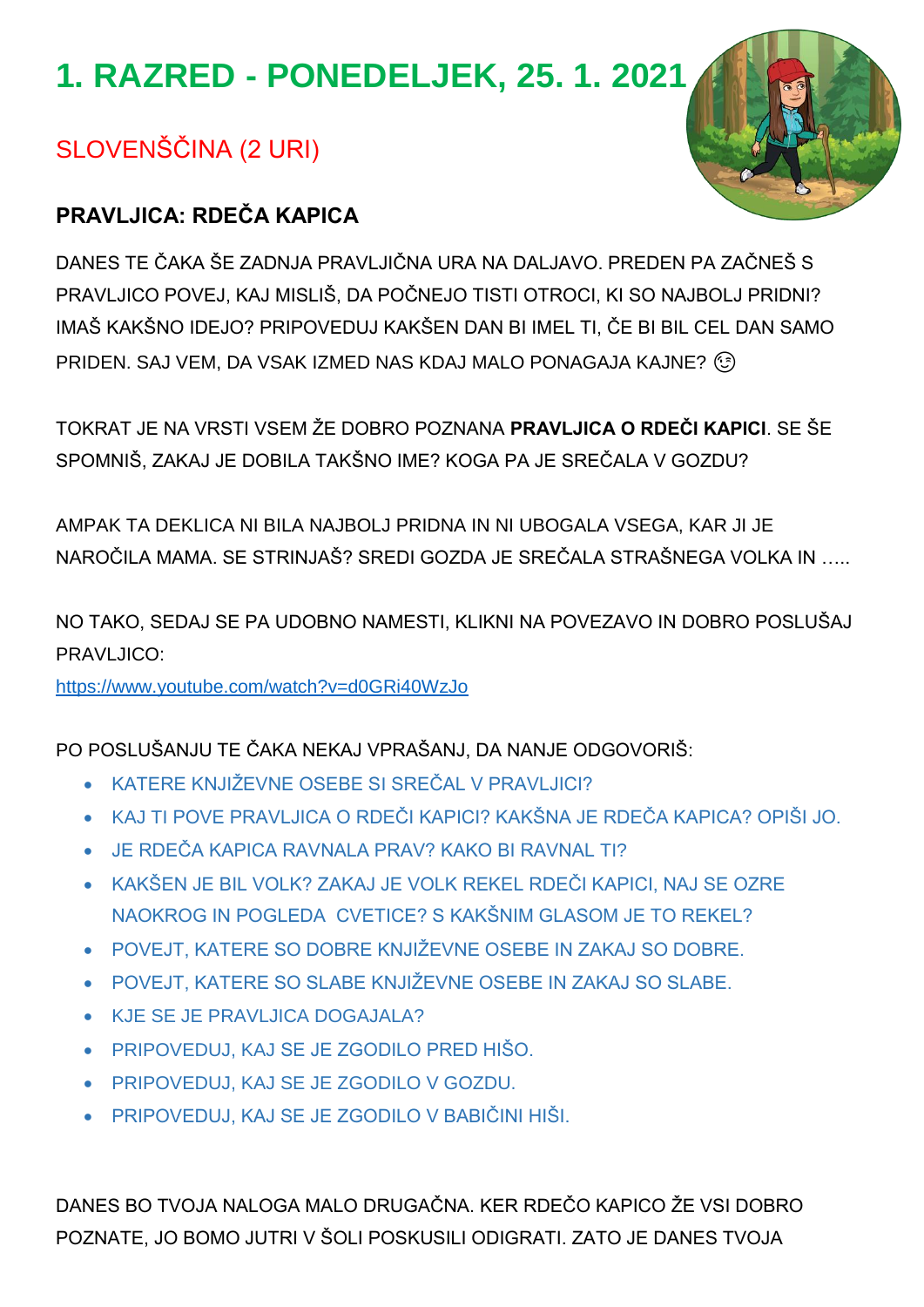NALOGA, DA **IZDELAŠ PREPROSTE LUTKE**, S POMOČJO KATERIH BOMO OBNAVLJALI PRAVLJICO IN VADILI DRAMATIZACIJO.

NA LIST PAPIRJA, RISALNEGA LISTA ALI KARTONA NARIŠI GLAVNE JUNAKE, JIH POBARVAJ, IZREŽI TER PRILEPI NA PALČKE. LAHKO UPORABIŠ TUDI KOLAŽ PAPIR. V KOLIKOR NIMAŠ DOMA NA VOLJO PALČK, LAHKO IZDELAŠ TUDI NAPRSTNE LUTKE IZ PAPIRJA ALI KAKRŠNEKOLI DRUGAČNE LUTKE.

PRILAGAM TI EN PRIMER, KAKO SO OTROCI V PRVEM RAZREDU IZDELALI LUTKE NA PALČKAH:



KO IMAŠ IZDELANE LUTKE, PROSI SVOJE STARŠE, DA SKUPAJ S TEBOJ NEKAJKRAT ODIGRATE PRAVLJICO S POMOČJO LUTK. MOGOČE TI BO POTEM V TOREK LAŽJE PRI POUKU, KO BOMO VADILI DRAMATIZACIJO.

**POMEMBNO: LUTKE PRINESI JUTRI (V TOREK) V ŠOLO, SAJ BOMO PRI URI SLOVENŠČINE VADILI DRAMATIZACIJO PRAVLJICE!!!**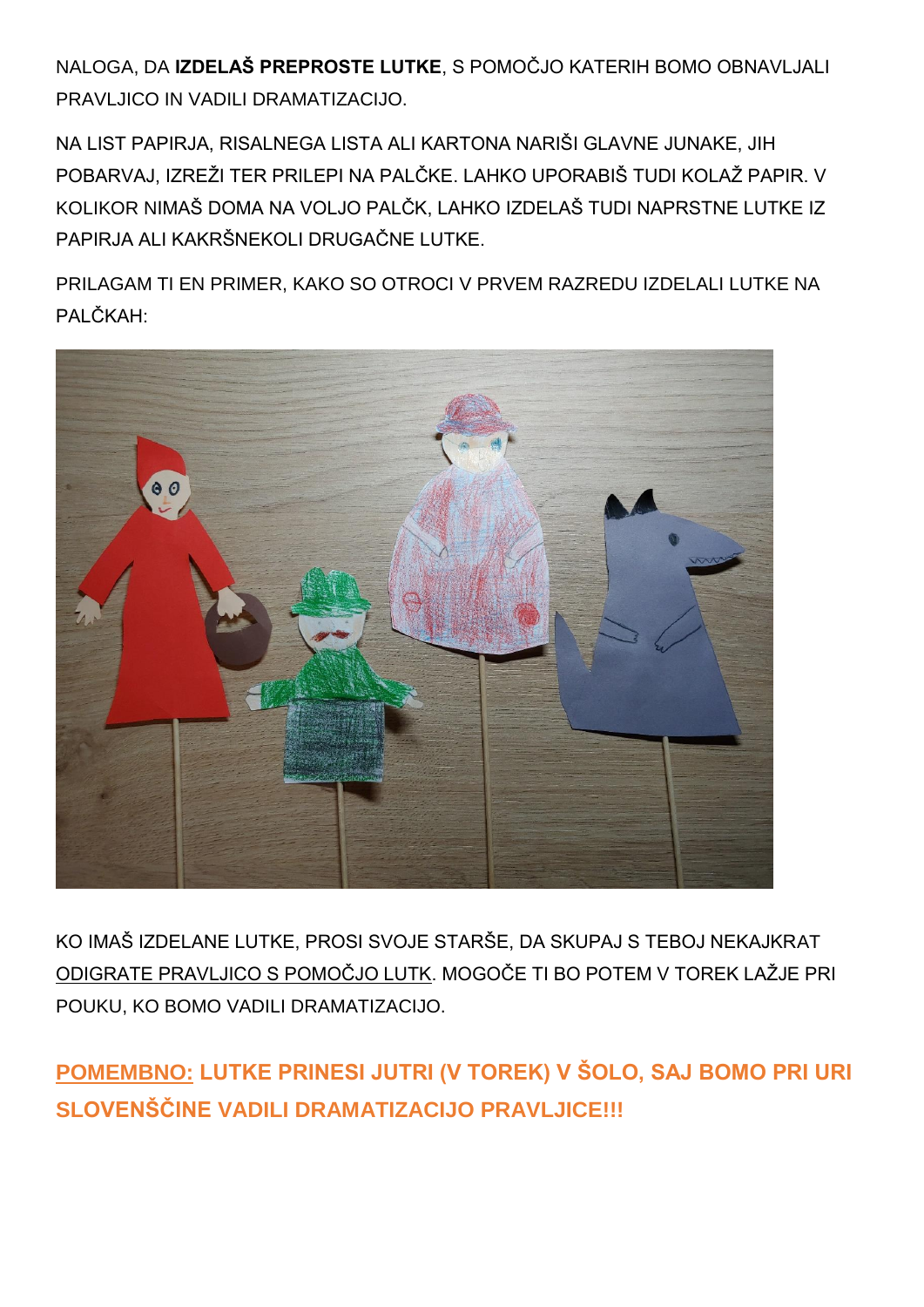## GLASBENA UMETNOST, ŠPORT

## **GREMO OKROG SVETA**

PA NE ČISTO ZARES …

KER TRENUTNO NE MOREMO »OKROG SVETA«, SI LAHKO POTOVANJE PRIČARAMO MALO DRUGAČE.

ZAPOJ IN ZAPLEŠI SKUPAJ S ČUKI IN POJDI NA POTEP …OKROG SVETA.

VEČKRAT POSLUŠAJ PESEM GREMO OKROG SVETA:

<https://www.youtube.com/watch?v=zZ6BajCsFfA>



MED POSLUŠANJEM POJ IN SI POSKUŠAJ ZAPOMNITI ČIM VEČ BESEDILA. NATISNI BESEDILO, KI GA NAJDEŠ V PRILOGI IN GA PRILEPI V **ZVEZEK ZA GLASBENO UMETNOST**. BESEDILO V PESMI SE PONAVLJA, DRUGAČEN JE LE OTEMNJEN DEL. NARIŠI, KAM BI PA TI ODPOTOVAL, ČE BI IMEL MOŽNOST.

*ČE PA NIMAŠ MOŽNOSTI TISKANJA, POČAKAJ, DA SE VRNEMO NAZAJ V ŠOLO.*

NA SPODNJI POVEZAVI PA SE NAUČI ŠE PLESNIH KORAKOV. PLES VEČKRAT PONOVI, KER GA BOMO PLESALI TUDI V ŠOLI.

<https://www.youtube.com/watch?v=oDWGwFjBlo4>